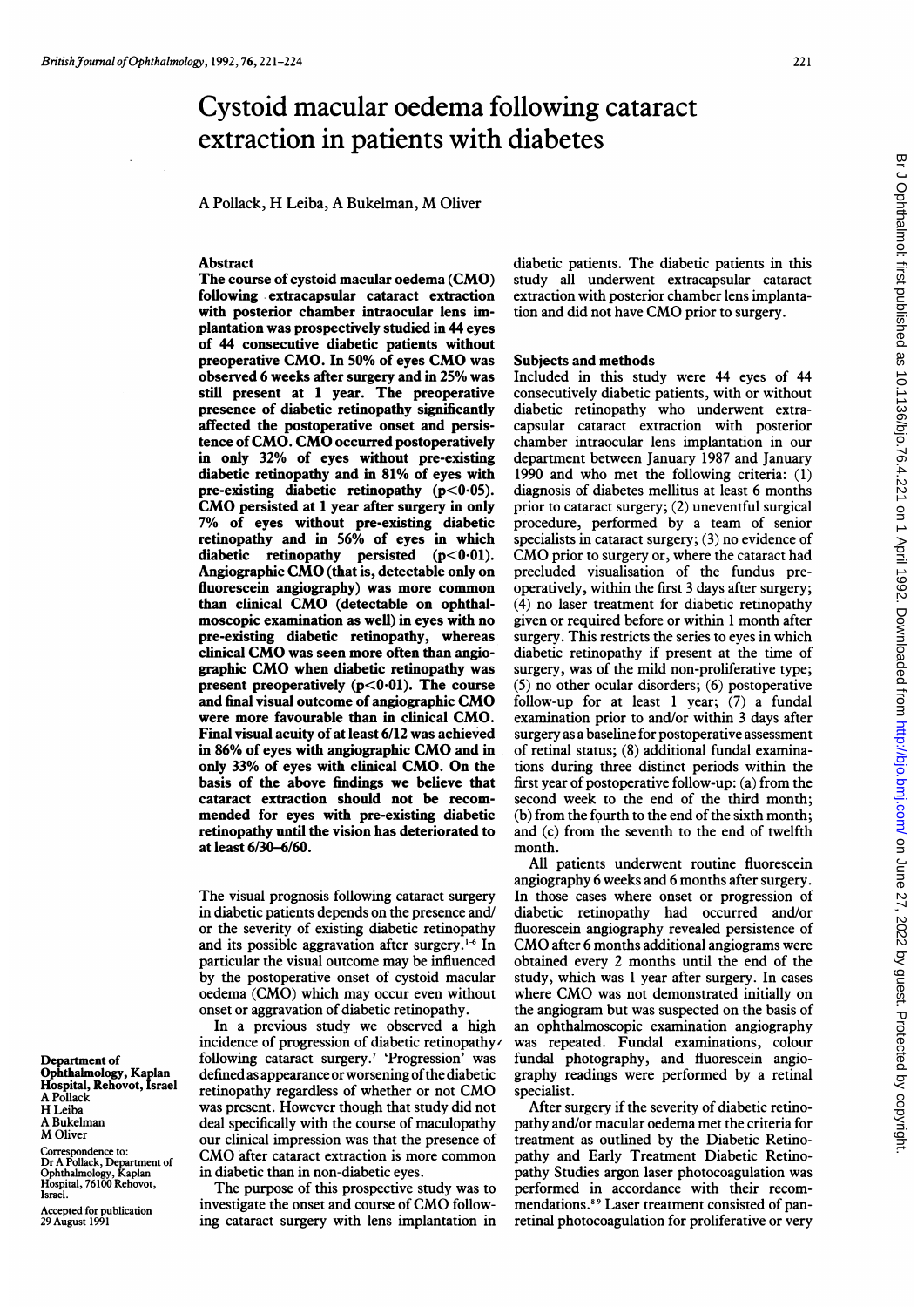Table <sup>I</sup> Clinical features of diabetic and non-diabetic patients with and without CMO and control patients following cataract surgery

|                                                                                     | Diabetic patients $(n=44)$                   |                                             | $Non-diabetic patients (n=25)$ |                     |  |  |
|-------------------------------------------------------------------------------------|----------------------------------------------|---------------------------------------------|--------------------------------|---------------------|--|--|
|                                                                                     | No CMO<br>$(n=22 \text{ eyes})$              | CMO<br>$(n=22$ eyes)                        | No CMO<br>$(n=23$ eves)        | СМО<br>$(n=2$ eyes) |  |  |
| Age (years), mean (SD)<br>range<br>Duration of $DM*$ (years), mean (SD)<br>range    | 65.6(8)<br>$52 - 78$<br>9.5(9)<br>$1/2 - 23$ | 67.9(7)<br>$42 - 82$<br>15.8(6)<br>$2 - 26$ | 72.6(7)<br>50–88               | 65<br>64–66         |  |  |
|                                                                                     | No of patients $(\% )$                       |                                             |                                |                     |  |  |
| Male:female<br>Management of DM:<br>Diet<br>Oral agents<br>Insulin/insulin and oral | 6:16(27:73)<br>5(23)<br>14(64)<br>3 (14)     | 8:14(36:64)<br>14(64)<br>8(36)              | 9:14(39:61)                    | 1:1(50:50)          |  |  |
| Vascular disease:<br>Hypertension<br>Cardiac                                        | 8(36)<br>5(23)                               | 11(50)<br>3(14)                             | 7(30)<br>2(9)                  |                     |  |  |

\*Diabetes mellitus.

severe non-proliferative diabetic retinopathy and/or focal or grid argon green laser photocoagulation for macular oedema."<sup>9</sup>

For each patient a standardised medical protocol was completed giving detailed demographic and clinical information including duration of diabetes mellitus, presence of other systemic diseases, and medications. The ocular findings recorded during each follow-up period included best corrected visual acuity, applanation tonometry, biomicroscopy, Goldman threemirror examination, and indirect ophthalmoscopy; also recorded were the findings of preand postoperative fluorescein angiography and the results of laser treatment.

Cystoid macular oedema was diagnosed as angiographic if fluorescein angiography revealed the typical appearance of CMO as described by Gass and Norton,<sup>10</sup> and as clinical if CMO was demonstrated on both fluorescein angiography and fundal examination.

On the basis of the macular findings eyes were divided into three groups: eyes that did not develop CMO, eyes with angiographic CMO only, and eyes with clinical CMO. On the basis of the diabetic retinal findings two subgroups were identified. The first, defined as the 'no change' subgroup consisted of eyes in which the retinal status remained unchanged following surgery regardless of whether or not diabetic retinopathy was present preoperatively. The second, termed the 'progression' subgroup, consisted of eyes in which diabetic retinopathy first appeared or progressed following surgery. Progression was considered to have occurred when: (1) a patient

Table 2 Postoperative development of clinical and angiographic CMO in relation to the preoperative status of diabetic retinopathy

|                                      | $(n=44$ eves)                  | Postoperative development of CMO         |                       |  |  |  |
|--------------------------------------|--------------------------------|------------------------------------------|-----------------------|--|--|--|
| Preoperative status:                 | Angiographic<br>CMO‡<br>7(16%) | <b>Clinical</b><br><b>CMO</b><br>15(34%) | Total<br>$22(50\%)$   |  |  |  |
|                                      | No of eyes/total (%)           |                                          |                       |  |  |  |
| No DR* $(n=28$ eyes)<br>$DR+ (n=16)$ | 6/28(21)<br>1/16(6)<br>p<0∙01  | 3/28(11)<br>12/16(75)                    | 9/28(32)<br>13/16(81) |  |  |  |

\*No diabetic retinopathy; tDiabetic retinopathy; tAngiographic CMO only; SOphtha1moscopic and angiographic CMO.

with no pre-existing diabetic retinopathy developed either non-proliferative diabetic retinopathy or proliferative diabetic retinopathy after surgery; or (2) a patient with pre-existing non-proliferative diabetic retinopathy showed postoperative aggravation of the non-proliferative changes or development of proliferative diabetic retinopathy as previously described by  $us.<sup>5</sup>$ 

The control group consisted of 25 eyes of 25 consecutive non-diabetic patients who underwent the identical surgical procedure performed by the same surgical team during the same period and who met our inclusion criteria nos. 2 and 5-8 listed above.

The  $\chi^2$  test was used for statistical analysis.

## Results

Of the 44 patients in the study group 14 were men and 30 were women. The mean age at the time of surgery was  $66.7$  years (range 42 to 82) and the mean duration of diabetes mellitus was 12-6 years (range 6 months to 26 years). Cataract extraction was unilateral in 36 patients and bilateral in eight. In the bilateral cases only one eye, the one operated on first, was included in the study. Of the 25 patients in the control group 10 were men and <sup>15</sup> were women. Their mean age at the time of surgery was  $71.2$  years (range 50 to 88) (Table 1).

Following surgery 22 eyes in the study group (50%) developed CMO compared with two eyes (8%) in the control. Table <sup>1</sup> compares the clinical features of patients with and without postoperative onset ofCMO. Differences between patients in this respect were not significant though patients with CMO had diabetes mellitus of longer duration than those without CMO, and more patients in the group with CMO needed insulin.

Clinical CMO was diagnosed in <sup>15</sup> eyes in the study group (34%) and angiographic CMO only in seven (16%). The corresponding findings in the control group were one eye (4%) in each category; the angiographic CMO subsequently disappeared but the clinical CMO persisted. The relationship between the preoperative diabetic retinal status and the onset of clinical or of angiographic CMO in the <sup>22</sup> study group eyes that developed CMO is summarised in Table 2. The relationship between the preoperative diabetic retinal status and the postoperative course of diabetic retinopathy and of CMO is presented in Table 3. Table 4 summarises the incidence of CMO and its persistence <sup>1</sup> year after surgery in relation to both the preoperative and the postoperative status of diabetic retinopathy.

Of the 13 eyes with preoperative diabetic retinopathy and postoperative onset of CMO, nine also showed progression of diabetic retinopathy following surgery. Five of these 13 eyes received laser treatment for their postoperative retinopathic changes and eight did not. In the nine eyes that had no diabetic retinopathy preoperatively and developed CMO postoperatively laser treatment was not indicated (Table 4).

Table 5 compares the final visual acuity results in diabetic patients with and without postoperative onset of CMO. In both cases more patients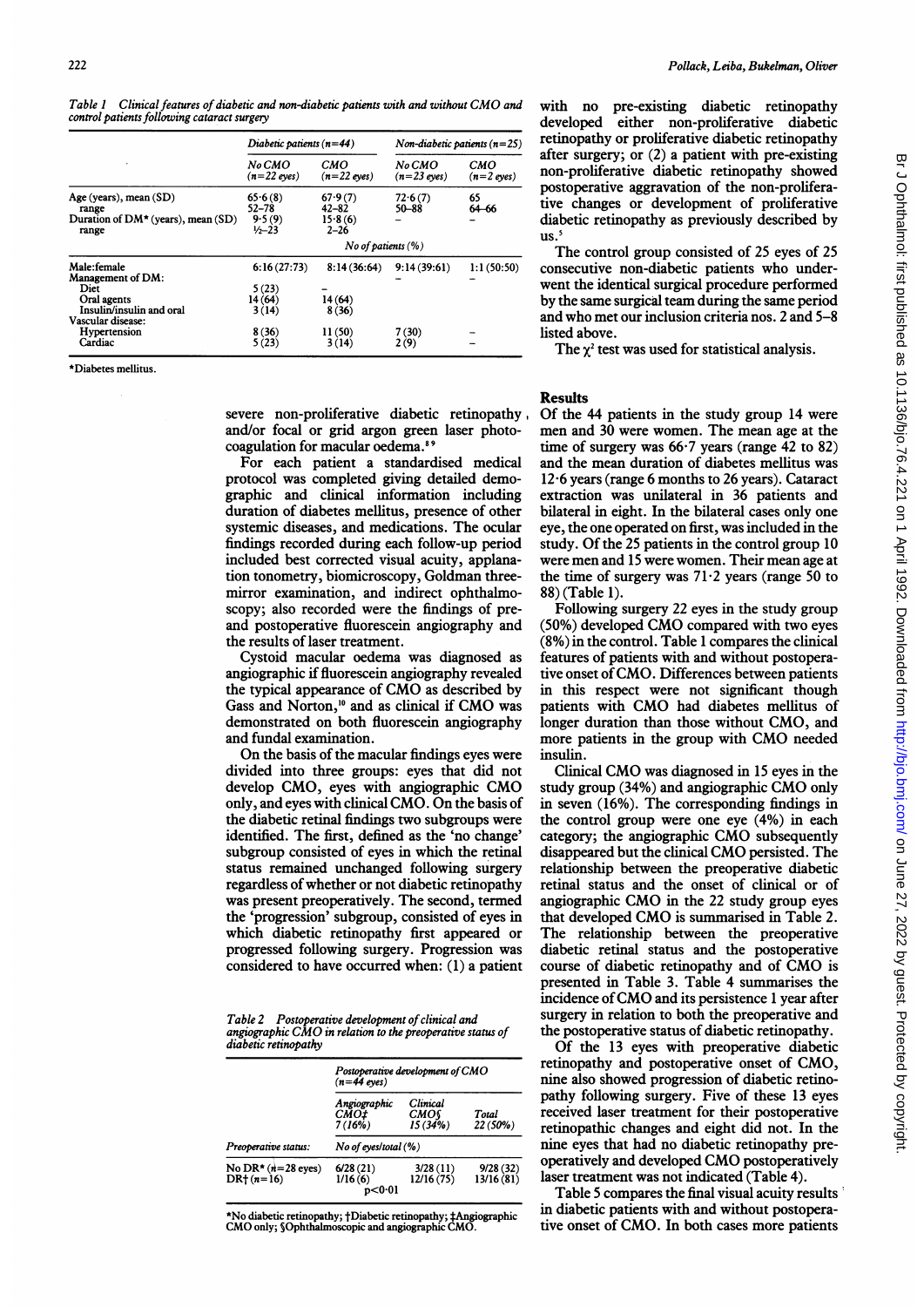Table 3 Postoperative course of diabetic retinopathy and nature 3 T is superative course by all total relationships and one of CMO in relation to the preoperative status of diabetic retinopathy

|                                           | Postoperative status of diabetic retinopathy<br>$(n=44$ eves)<br>$No$ of eyes $(\%)$ |                                   |                              |                        |  |  |
|-------------------------------------------|--------------------------------------------------------------------------------------|-----------------------------------|------------------------------|------------------------|--|--|
|                                           | No change of DR<br>26(59)                                                            |                                   | Progression of DR<br>18 (41) |                        |  |  |
| Preoperative status                       | Without<br>смо<br>18 (69)                                                            | With<br>СМО<br>8(31)              | Without<br>смо<br>4(22)      | With<br>СМО<br>14 (78) |  |  |
| No DR* $(n=28$ eyes)<br>$DR+ (n=16$ eyes) | 17/28(61)<br>1/16(6)                                                                 | 4/28(14)<br>4/16(25)<br>p < 0.025 | 2/28(7)<br>2/16(13)          | 5/28(18)<br>9/16(56)   |  |  |

\*No diabetic retinopathy.

tDiabetic retinopathy. NS, not significant.

achieved a final vision of at least 6/12 if there was no diabetic retinopathy prior to surgery. As shown in Table 6 the visual acuity results were better in patients with angiographic than with clinical CMO. In our control group the visual acuity results of eyes that did not develop CMO were similar to those of the diabetic patients with non-pre-existing diabetic retinopathy and no

CMO. The eye with persistent CMO had <sup>a</sup> final

#### **Discussion**

visual acuity of 6/30.

None of the diabetic patients in this series had CMO prior to cataract surgery but 50% (22 eyes) developed it postoperatively. The occurrence of CMO after surgery in these eyes could have been a consequence of the operation itself (pseudophakic CMO) or of postoperative deterioration of diabetic retinopathy (diabetic CMO), or both. Since it was not possible to distinguish between them all cases of CMO were included in our analysis of the results.

Our definition of CMO as 'angiographic' in this study was based on typical findings on fluorescein angiography as described by Gass and Norton.<sup>10</sup> After cataract surgery a diagnosis of clinical CMO is usually based not only on typical angiographic findings but also on poor visual acuity  $(<6/12)^{11}$ ; however, we considered visual acuity to be an unreliable criterion here as our cases included eyes with diabetic retinopathy, itself <sup>a</sup> possible factor affecting visual acuity. We therefore diagnosed CMO as 'clinical' on the basis of ophthalmoscopic (in addition to angiographic) findings.

In non-diabetic eyes angiographic CMO fol-

lowing extracapsular cataract extraction with posterior chamber lens implantation reportedly occurs in as many as  $44\%$  of cases.<sup>11 12</sup> In our control group it occurred in only 8% (2/25) compared with an incidence of 50% in the diabetic eyes. It should be noted however that the occurrence of CMO in the diabetic eyes appeared to be influenced by the pre- or postoperative diabetic retinal status and especially by the former: it occurred in 81% (13/16) of eyes that had pre-existing diabetic retinopathy and in only 32% (9/28) of eyes that did not. Since preexisting diabetic retinopathy is also a risk factor for its postoperative aggravation,<sup>7</sup> which may be associated with CMO, it is possible that the preexistence of diabetic retinopathy may have contributed to the postoperative development of CMO. In this study most of the eyes with postoperative progression of diabetic retinopathy also developed CMO (78%, 14/18), whether diabetic retinopathy had pre-existed (82%, 9/11) or not (71%, 5/7) (Table 3).

In the general population CMO, if it appears at all after surgery, usually occurs within 6 weeks of the operation, is transitory, and disappears within 6 months.<sup>11</sup> The reported incidence of CMO persisting for <sup>6</sup> months after surgery ranges between 0.9 and 4%.<sup>11 13-15</sup> In our control group it persisted in 4%. In the diabetic group however CMO lasted longer and was still evident even after <sup>6</sup> months. We therefore considered CMO as 'persistent' if it was still present at <sup>1</sup> year after surgery (Table 4). Persistence of CMO was noted in 25% of the diabetic eyes and like the postoperative incidence of CMO in these eyes varied with the preoperative retinal status (see Table 4). If we assume that persistence of CMO for at least <sup>1</sup> year after surgery in diabetic patients is equivalent to its persistence for at least 6 months in the general population then our diabetic patients with no pre-existing diabetic retinopathy did not differ significantly from our control group in this regard  $(7\% \text{ v } 4\% \text{ respectively})$ tively). Eyes with pre-existing diabetic retinopathy that progressed after surgery (89%, 8/9) carried the highest risk of persistence.

Visual acuity of at least 6/12 was achieved by a high percentage of eyes that developed angiographic CMO after surgery, similar to the percentage in the subgroup of operated patients with no pre-existing diabetic retinopathy and no CMO (Table 5, 6). Similar findings have been reported by others.'2 In eyes that developed clinical CMO the visual acuity outcome was less favourable, especially in the subgroup with pre-

Table 4 Postoperative course of CMO in relation to pre- and postoperative status of diabetic retinopathy

| Preoperative status | Postoperative course of $CMO(n=22$ eyes)<br>No of eyes/total $(\% )$ |                                          |                                        |                              |                                           |                                        |                                                                            |                                           |                                               |
|---------------------|----------------------------------------------------------------------|------------------------------------------|----------------------------------------|------------------------------|-------------------------------------------|----------------------------------------|----------------------------------------------------------------------------|-------------------------------------------|-----------------------------------------------|
|                     | CMO with no change of DR                                             |                                          |                                        | CMO with progression of DR   |                                           |                                        | Total                                                                      |                                           |                                               |
|                     | Appearance<br>$(n=8)$                                                | Persistence<br>after 6 months<br>$(n=8)$ | Persistence<br>after I year<br>$(n=2)$ | Appearance<br>$(n=14)$       | Persistence<br>after 6 months<br>$(n=12)$ | Persistence<br>after 1 year<br>$(n=9)$ | Appearance<br>$(n=22)$                                                     | Persistence<br>after 6 months<br>$(n=20)$ | Persistence<br>after 1 year<br>$(n=11)$       |
| No DR*<br>DR+       | $(n=21)$ 4/21<br>$(n=5)$ 4/5‡                                        | 4/21<br>4/5                              | 1/21<br>1/5                            | $(n=7)$ 5/7<br>$(n=11)9/11\$ | 3/7<br>9/11                               | 1/7<br>8/11                            | 9/28(32)<br>$(n=28)$<br>$(n=16)$ 13/16 (81)<br>22/44<br>Total:<br>p < 0.05 | 7/28(25)<br>13/16(81)<br>20/44 (45)       | 2/28(7)<br>9/16(56)<br>11/44 (25)<br>p < 0.01 |

\*No diabetic retinopathy; †Diabetic retinopathy; ‡Argon laser treatment was applied in two cases: in one the CMO resolved and in the other it persisted; §Argon laser<br>treatment was applied in three cases: in all of them CMO